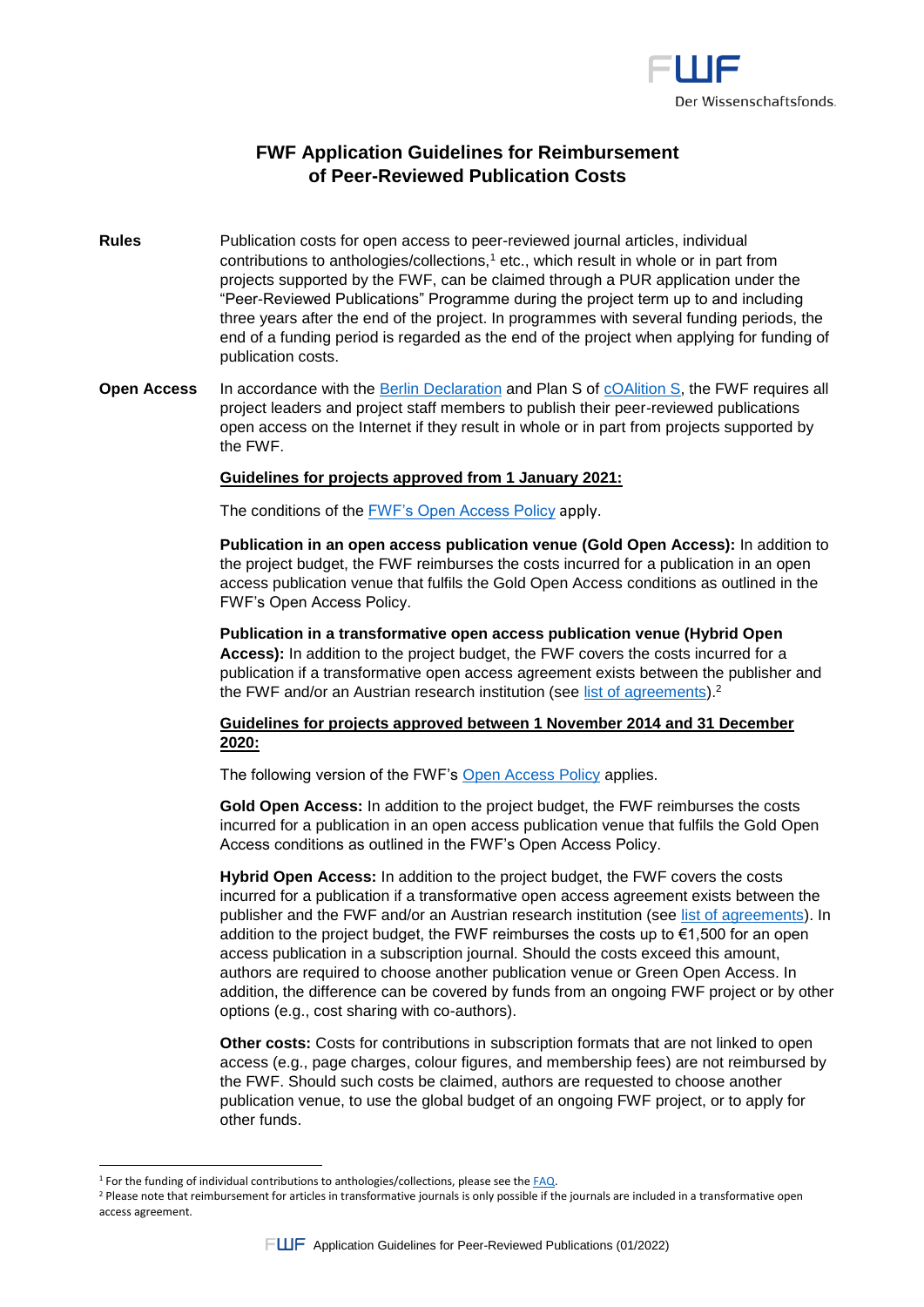

Der Wissenschaftsfonds.

### **Guidelines for projects approved before 1 November 2014:**

Gold und Hybrid Open Access: The costs per publication should not exceed €3,000 but are possible (please consult the FWF).

Other publication costs: In the case of journal articles, the FWF will finance page charges, colour charges, submission fees, and membership feeds (if this significantly reduces the costs of the articles) in addition to the costs of open access, but not versions such as "covers", offprints, or similar.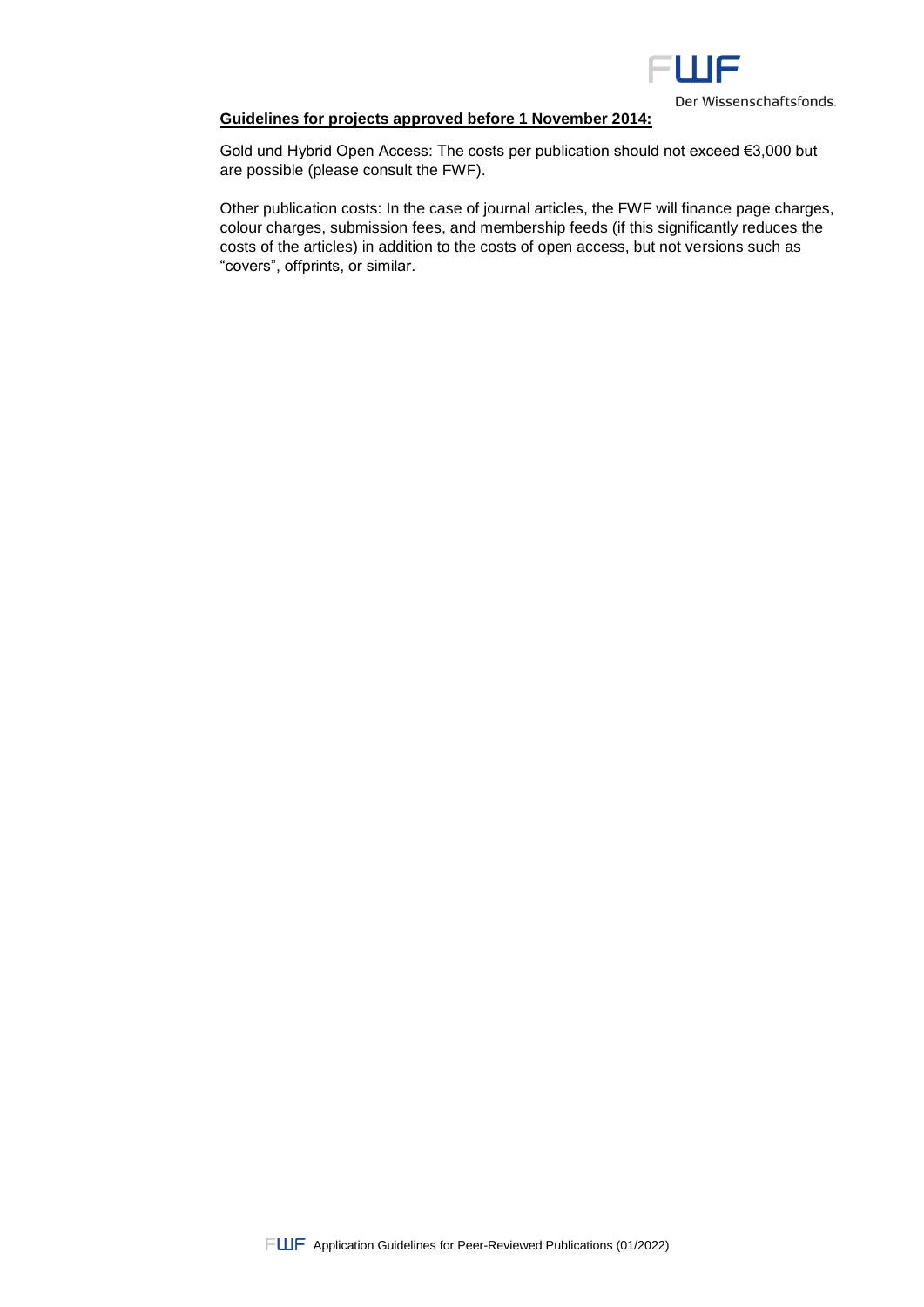

# **Checklist**

 $\overline{\phantom{a}}$ 

## **Conditions** To apply for the reimbursement of costs, the following conditions must be fulfilled:

- The publication must have undergone a peer review and fulfil the publication requirements as outlined in the FWF's Open Access Policy.
- The following text<sup>3</sup> must be included in the acknowledgement of the publication: "This research was funded in whole, or in part, by the Austrian Science Fund (FWF) [Grant number]. For the purpose of open access, the author has applied a CC BY public copyright licence to any Author Accepted Manuscript version arising from this submission."<sup>4</sup>
- Publication costs can be reimbursed up to 36 months after the end of the project or after the end of the funding period of the project. Duly completed PUR applications must be received by the FWF within this period.
- **Application** The principal investigator first pays the publication fees to the publisher and then submits a PUR application (see "Procedure") via the elane platform. Provided that this application is duly completed and fulfils the conditions for peer-reviewed publications, the FWF will reimburse the costs to the account that paid the fees in advance.

#### Please note:

- Cross-funding between FWF projects is not permitted.
- Payment in advance from an account of an ongoing §27 project is not permitted.
- Researchers should avoid paying in advance from a private account.
- The FWF does not make foreign transfers for the payment of publication costs.
- **Exception** The FWF has several agreements with publishers under which publication costs are covered directly and do not require payment in advance. See [list](https://www.fwf.ac.at/en/research-funding/fwf-programmes/peer-reviewed-publications) of publishers.
- **Documents** 1. An electronic version of the publication (\*.pdf, no scanned documents)

2. Original invoice (\*.pdf) of the publisher. Please note that a clear link must be established between the invoice and the article, e.g., via the persistent identifier or the title on the invoice.

3. Proof of payment in euros (\*.pdf)

(a) Credit card statement and/or copy of bank transfer: the IBAN of the credit card or bank account must be shown in full, and

(b) an SAP expense list including stamp and signature of the bursar's or finance office of the research institute.

In both cases, a clear link between the invoice and the proof of payment must be evident.

Bank charges, taxes, and exchange rate gains and losses can be considered, but they must be clearly identified in the application and the amounts must be clearly attributable and evidenced by an accounting document.

<sup>&</sup>lt;sup>3</sup> If the project was approved before 1 January 2021, the following text must be included in the acknowledgement: Austrian Science Fund (FWF): Project number

<sup>&</sup>lt;sup>4</sup> For publications in German: "Diese Forschung wurde gänzlich oder teilweise durch den Wissenschaftsfonds FWF finanziert [Projektnummer]. Zum Zweck des freien Zugangs hat der:die Autor:in für jedwede akzeptierte Manuskriptversion, die sich aus dieser Einreichung ergibt, eine "Creative Commons Attribution CC BY"-Lizenz vergeben."